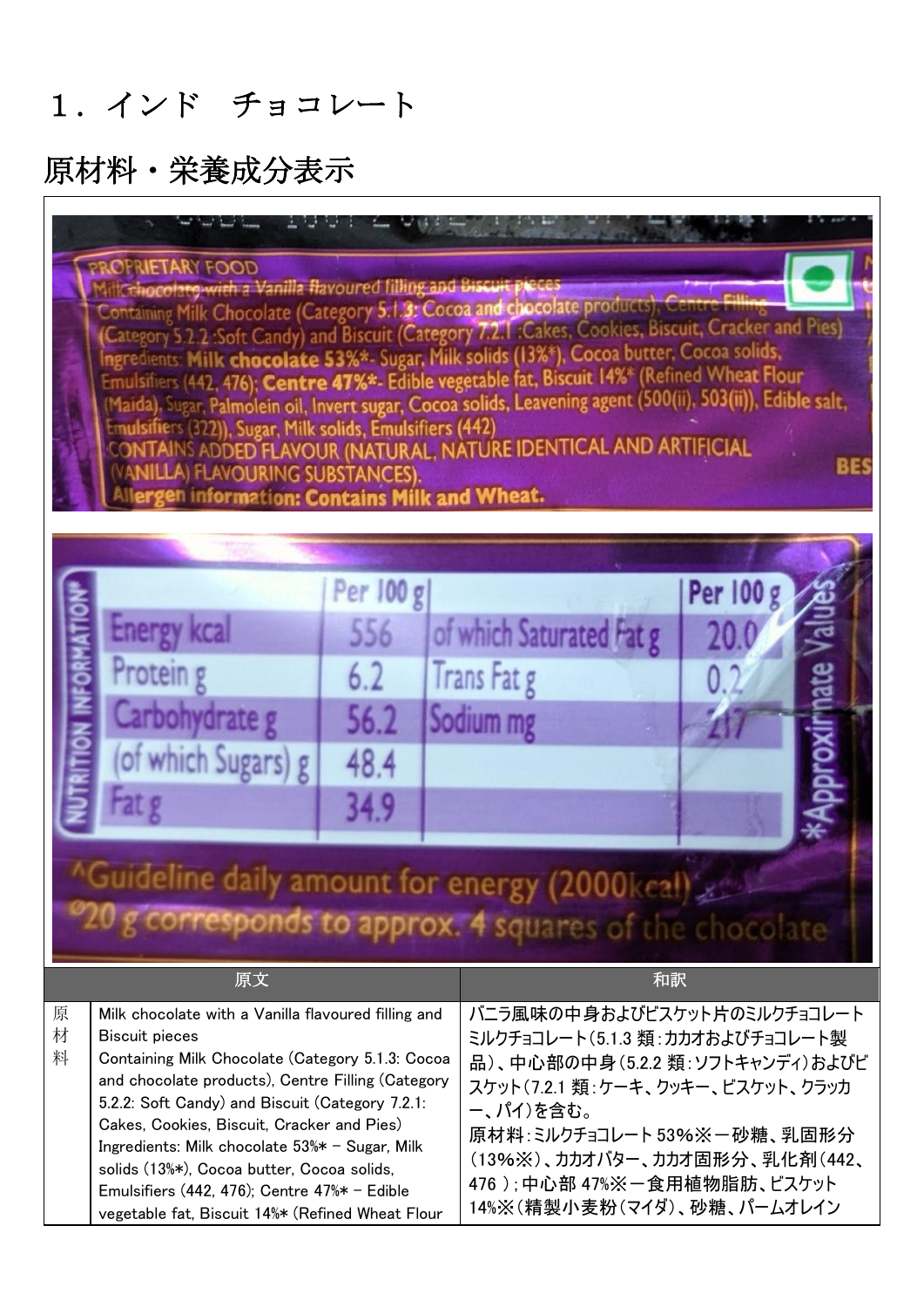|                            | Emulsifiers (442)<br>chocolate | (Maida), Sugar, Palmolein oil, Invert sugar, Cocoa<br>solids, Leavening agent (500(ii), 503(iii)), Edible<br>salt, Emulsifiers (322)), Sugar, Milk solids,<br>CONTAINS ADDED FLAVOUR (NATURAL,<br>NATURE IDENTICAL AND ARTIFICIAL<br>(VANILLA) FLAVOURING SUBSTANCES).<br>Allergen information: Contains Milk and Wheat.<br>Cuideline daily amount for energy (2000kcal)<br>20g corresponds to approx. 4 squares of the<br>*Approximate Values |                                |          | 油、転化糖、カカオ固形分、膨張剤(500(ii), 503<br>(iii)、食塩、乳化剤(322)、砂糖、乳固形分、乳化剤<br>(442)<br>香料添加物(天然、合成香料および人工(バニラ)香<br>料)を含む。<br>アレルギー源情報:乳、小麦を含む。<br>1日のエネルギー目安量(2000kcal)。<br>20g はチョコレート約 4 角に相当。<br>*おおよその値 |          |                  |          |
|----------------------------|--------------------------------|------------------------------------------------------------------------------------------------------------------------------------------------------------------------------------------------------------------------------------------------------------------------------------------------------------------------------------------------------------------------------------------------------------------------------------------------|--------------------------------|----------|-------------------------------------------------------------------------------------------------------------------------------------------------------------------------------------------------|----------|------------------|----------|
| 栄<br>養<br>成<br>分<br>表<br>示 | Nutrition Information          |                                                                                                                                                                                                                                                                                                                                                                                                                                                |                                | 栄養成分情報   |                                                                                                                                                                                                 |          |                  |          |
|                            |                                | Per 100 g                                                                                                                                                                                                                                                                                                                                                                                                                                      |                                | Per 100g |                                                                                                                                                                                                 | 100g あたり |                  | 100g あたり |
|                            | Energy kcal                    | 556                                                                                                                                                                                                                                                                                                                                                                                                                                            | of which<br>saturated<br>Fat g | 20.0     | エネルギー<br>kcal                                                                                                                                                                                   | 556      | 内 飽和脂<br>肪酸<br>g | 20.0     |
|                            | Protein                        | 6.2                                                                                                                                                                                                                                                                                                                                                                                                                                            | Trans Fat<br>g                 | 0.2      | タンパク質<br>g                                                                                                                                                                                      | 6.2      | トランス脂肪<br>酸<br>g | 0.2      |
|                            | Carbohydra<br>te g             | 56.2                                                                                                                                                                                                                                                                                                                                                                                                                                           | Sodium<br>mg                   | 217      | 炭水化物                                                                                                                                                                                            | 56.2     | 食塩相当量            | 217      |
|                            | (of which<br>sugars) g         | 48.4                                                                                                                                                                                                                                                                                                                                                                                                                                           |                                |          | g<br>(内 砂糖)                                                                                                                                                                                     | 48.4     | mg               |          |
|                            | Fat g                          | 34.9                                                                                                                                                                                                                                                                                                                                                                                                                                           |                                |          | g<br>脂質<br>g                                                                                                                                                                                    | 34.9     |                  |          |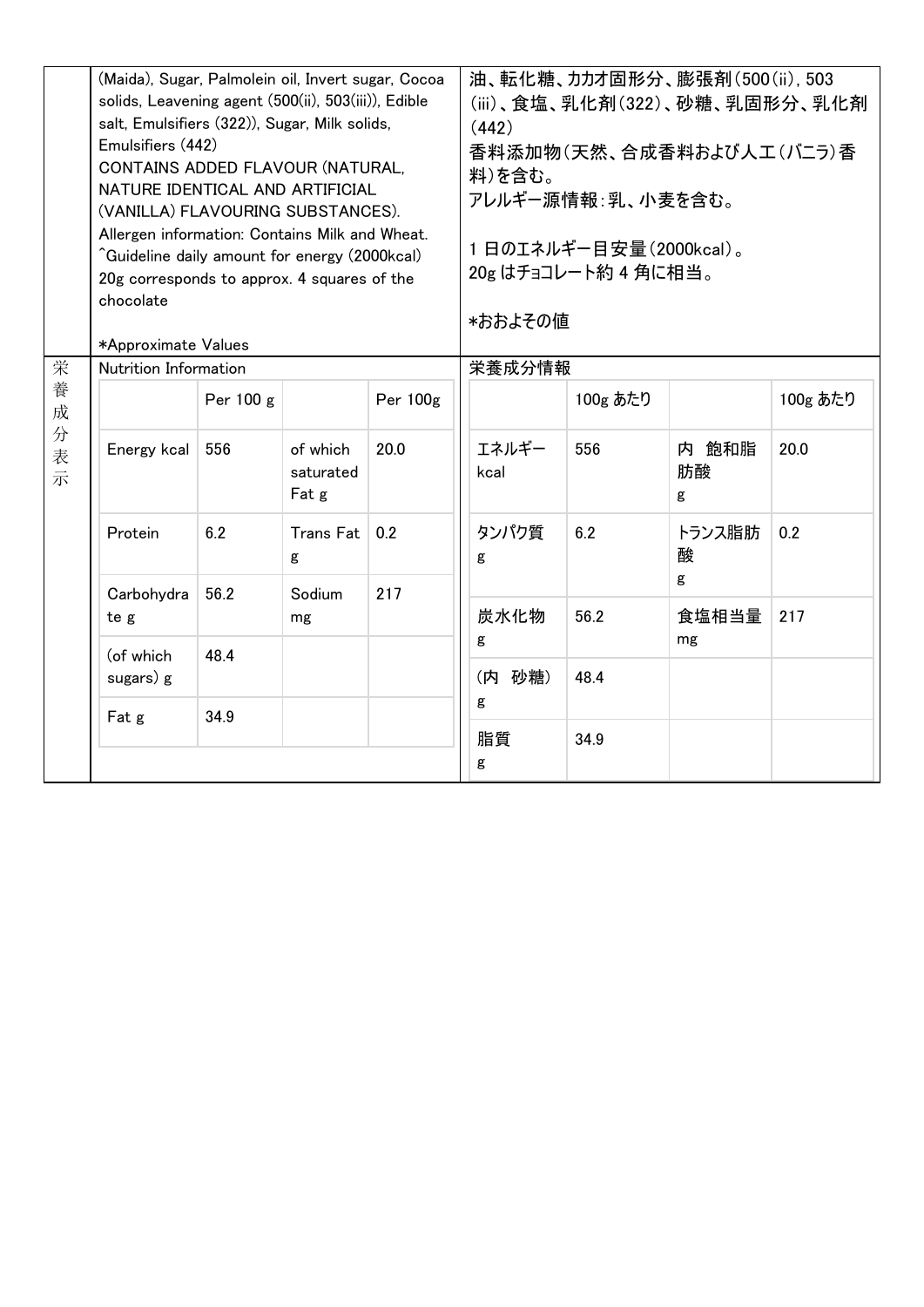## 2.インド クッキー(小麦粉を使ったスナック)

|                  | Damle C. Cinco RICCUITS<br>WHEAT FLOUR (MAIDA) (68%), SUGAR, REFINED<br>SUGAR SYRUP <sup>#</sup> [ SUGAR, CITRIC ACID ], IODISED SALT,<br>ENERGY<br>4 KCal<br>), 500 (ii) ], MILK SOLIDS, FLOUR TREATMENT AGENT<br><b>PROTEIN</b><br>$\mathbf{0}$ a<br><b>ORIGIN</b> [ 472e ]<br>.3 <sub>q</sub><br><b>CARBORYDRATE</b><br>OF WINCH SUGARS<br>D J.C<br>3.0q<br>FAT<br>- GLUCOSE, LEVULOSE)<br>6.0q<br>SATURATED FAT<br>ONTAINS: WHEAT, MILK<br>0 <sub>g</sub><br><b>TEANS FAT</b> |                                                          |                                                                                                                                                                                         |                |  |  |  |  |
|------------------|-----------------------------------------------------------------------------------------------------------------------------------------------------------------------------------------------------------------------------------------------------------------------------------------------------------------------------------------------------------------------------------------------------------------------------------------------------------------------------------|----------------------------------------------------------|-----------------------------------------------------------------------------------------------------------------------------------------------------------------------------------------|----------------|--|--|--|--|
|                  | 原文                                                                                                                                                                                                                                                                                                                                                                                                                                                                                |                                                          | 和訳                                                                                                                                                                                      |                |  |  |  |  |
| 原<br>材<br>料      | <b>INGREDIENTS: REFINED WHEAT FLOUR</b><br>(MAIDA) (68%). SUGAR, REFINED PALM OIL,<br><b>INVERT SUGAR SYRUP<sup>#</sup></b> [SUGAR, CITRIC<br>ACID], IODISED SALT, RAISING AGENTS<br>[503(ii), 500(ii)], MLK SOLIDS, FLOUR<br>TREATMENT AGENT [1101(ii)] AND<br><b>EMULSIFIER OF VEGETABLE ORIGIN</b><br>[472e]<br>CONTAINS ADDED FLAVOUR (ARTIFICIAL<br>FLAVOURING SUBSTANCES - VANILLA)<br>#(D-GLUCOSE, LEVULOSE)<br><b>CONTAINS: WHEAT, MILK</b>                               |                                                          | 原材料:精製小麦粉(マイダ)(68%)、砂糖、精製パー<br>ム油、転化糖シロップ※< 砂糖、クエン酸>、ヨウ素添<br>加塩、膨張剤<503(ii)、500(ii)>、乳固形分、小麦<br>粉処理剤<1101(ii)>および植物由来の乳化剤<<br>472e<br>添加香料(人工香料物質ーバニラ)を含む。<br>※(D-グルコース、左旋糖)<br>含有:小麦、乳 |                |  |  |  |  |
| 栄<br>養<br>成<br>分 |                                                                                                                                                                                                                                                                                                                                                                                                                                                                                   | NUTRITION FACTS/INFORMATION<br>AMOUNT PER 100g (approx.) | 栄養成分情報<br>100g あたりの量 (おおよそ)                                                                                                                                                             |                |  |  |  |  |
| 表<br>示           | <b>ENERGY</b>                                                                                                                                                                                                                                                                                                                                                                                                                                                                     | 454 kcal                                                 | エネルギー                                                                                                                                                                                   | 454 kcal       |  |  |  |  |
|                  | <b>PROTEIN</b>                                                                                                                                                                                                                                                                                                                                                                                                                                                                    | 7.0 g                                                    | タンパク質                                                                                                                                                                                   | 7.0 g          |  |  |  |  |
|                  | <b>CARBOHYDRATE</b>                                                                                                                                                                                                                                                                                                                                                                                                                                                               | 77.3 g                                                   | 炭水化物                                                                                                                                                                                    | 77.3 g         |  |  |  |  |
|                  | OF WHICH SUGARS                                                                                                                                                                                                                                                                                                                                                                                                                                                                   | 25.0 g                                                   | 内 砂糖                                                                                                                                                                                    | 25.0 g         |  |  |  |  |
|                  | <b>FAT</b>                                                                                                                                                                                                                                                                                                                                                                                                                                                                        | 13.0 g                                                   | 脂質                                                                                                                                                                                      | 13.0 g         |  |  |  |  |
|                  | <b>SATURATED FAT</b>                                                                                                                                                                                                                                                                                                                                                                                                                                                              | 6.0 <sub>g</sub>                                         | 飽和脂肪酸                                                                                                                                                                                   | 6.0 g          |  |  |  |  |
|                  | <b>TRANS FAT</b>                                                                                                                                                                                                                                                                                                                                                                                                                                                                  | 0 <sub>g</sub>                                           | トランス脂肪酸                                                                                                                                                                                 | 0 <sub>g</sub> |  |  |  |  |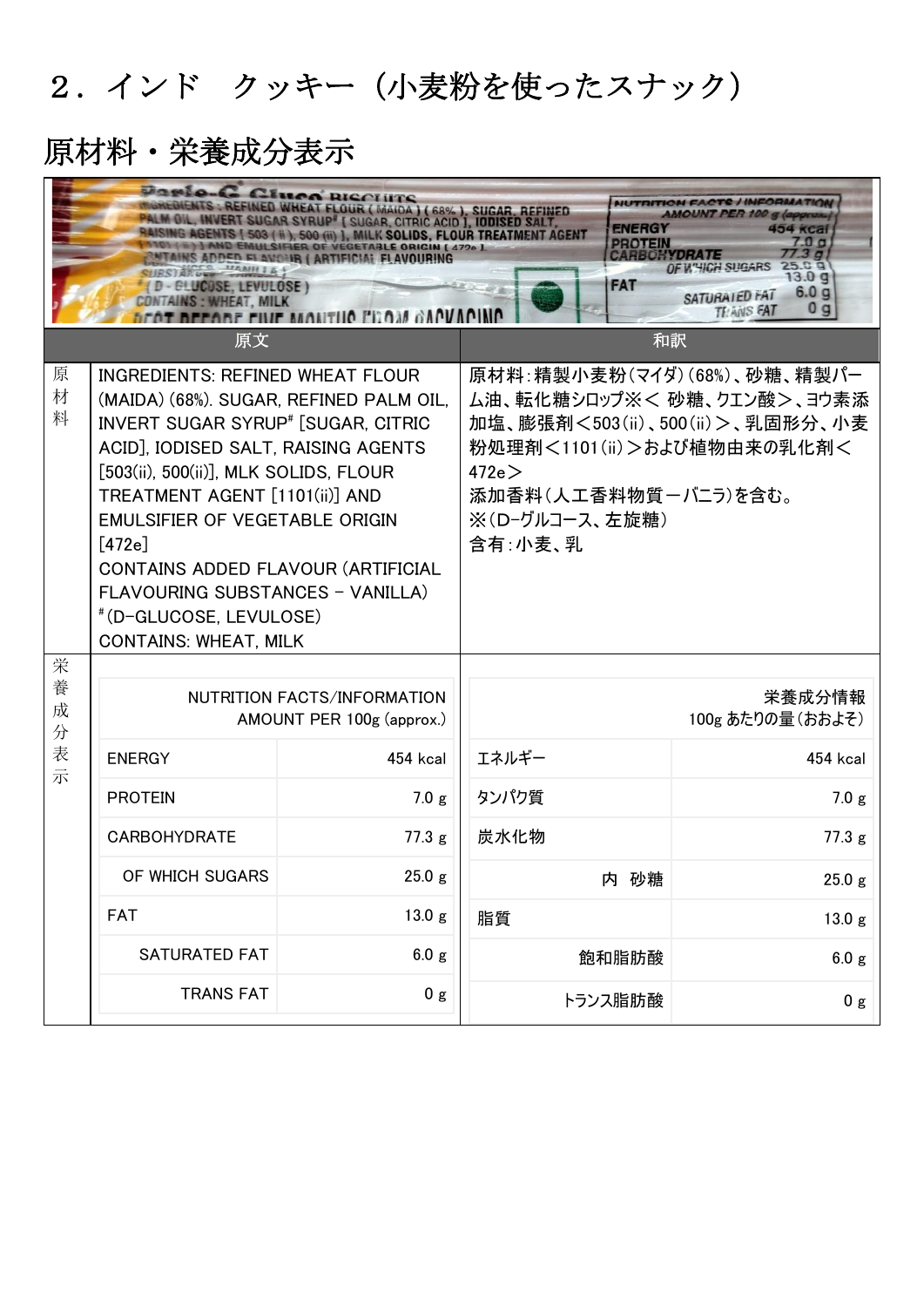# 3.インド ガム

|                            | INS 9531 Emulciner # 5 3221. Ar<br>Energy Value 169 kcal, Protein 0 g, Carbohydrate 68.5 g(of which Sugar 0 g), Fat 0 g. # Approximate Value<br><b>BY PERFETTI VAN MELLE INDIA P</b><br>RANAIPUDUCHERRY VILLAGE, KANCHEEPURAM DISTRICT- 603202 (TN).                                                                                                                                              |                                                                                                                                                                                                                          |  |  |  |  |  |
|----------------------------|---------------------------------------------------------------------------------------------------------------------------------------------------------------------------------------------------------------------------------------------------------------------------------------------------------------------------------------------------------------------------------------------------|--------------------------------------------------------------------------------------------------------------------------------------------------------------------------------------------------------------------------|--|--|--|--|--|
|                            | 原文                                                                                                                                                                                                                                                                                                                                                                                                | 和訳                                                                                                                                                                                                                       |  |  |  |  |  |
| 原<br>材<br>料                | Ingredients: PolYols (Xylitol, Sorbitol, Maltitol),<br>Gum Base, Humectants (INS 422, INS 1518),<br>AciditY Regulator (INS 330), Thickener (INS 407),<br>Sweetener: Aspartame (INS 951), Emulsifier INS<br>322), Antioxidant (INS 321). CONTAINS<br>PERMITTED SYNTHETIC FOOD COLOUR (INS<br>122) AND ADDED NATURE-IDENTICAL AND<br>ARTIFICIAL (MINT & BLUEBERRY)<br><b>FLAVOURING SUBSTANCES.</b> | 原材料:ポリオール(キシリトール、ソルビトール、マルチト<br>ール)、ガムベース、保湿剤(INS 422、INS 1518)、ph<br>調整剤(INS 330)、増粘剤(INS 407)、甘味料:アス<br>パルテーム(INS 951)、乳化剤(INS 322)、酸化防止<br>剤(INS 321)。許可された人口食品着色料(INS 122)<br>および自然-合成および人工(ミント&ブルーベリー)香<br>料添加物を含む。 |  |  |  |  |  |
| 栄<br>養<br>成<br>分<br>表<br>示 | Nutritional Information# (per 100g): Energy Value<br>169 kcal, Protein 0 g, Carbohydrate 68.5 g (of<br>which Sugar 0 g), Fat 0 g. # Approximate Value                                                                                                                                                                                                                                             | 栄養成分情報※(100g あたり) : エネルギー値<br>169kcal、タンパク質 0g、炭水化物 68.5g (うち糖質<br>$0g$ )、脂質 $0g$<br>※おおよその値                                                                                                                             |  |  |  |  |  |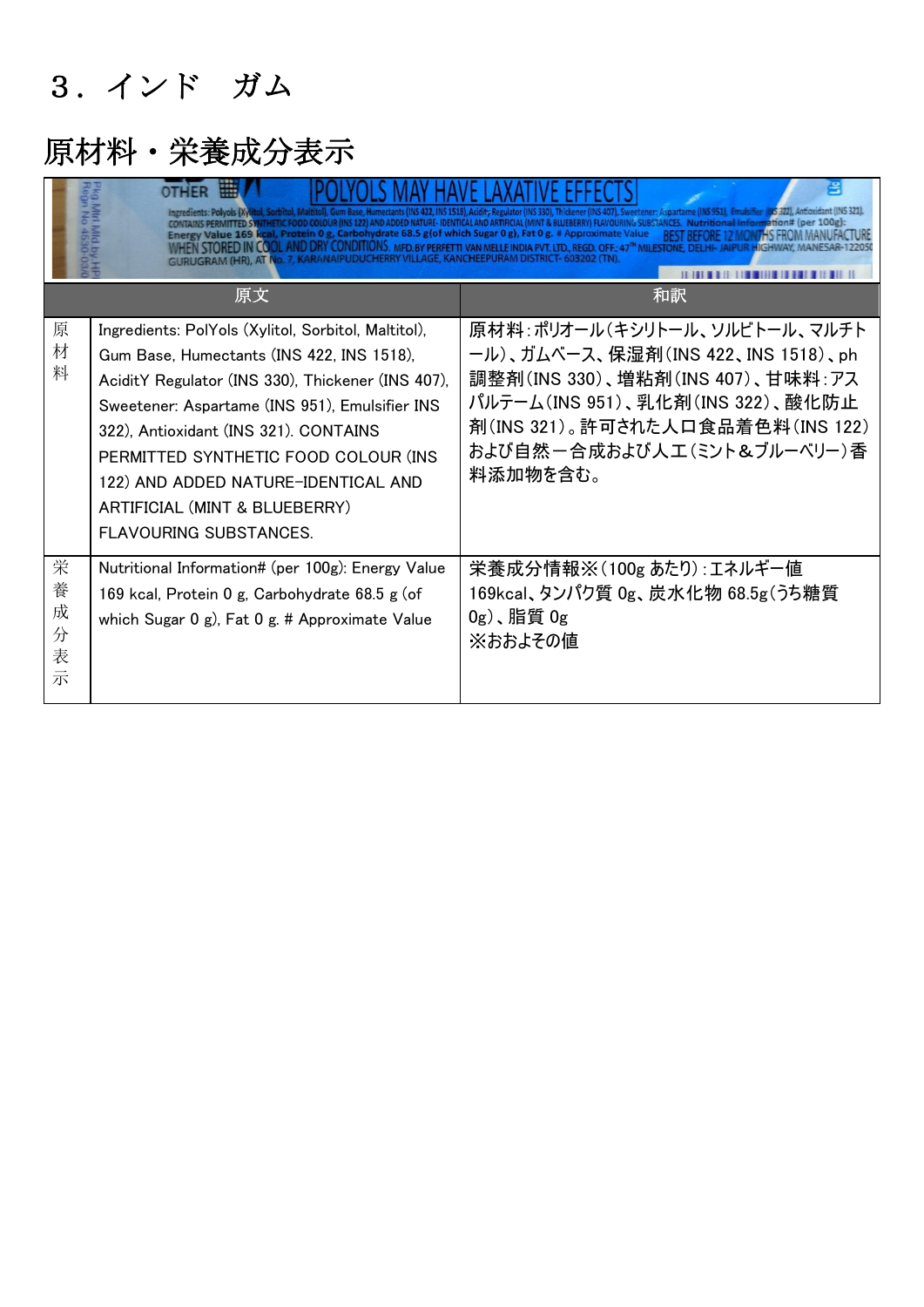### 4.インド 冷凍・チルド食品

|                  | <b>INGRNDIENTS:</b><br>Potato (92%), Palmolein Oil.<br>FROCESSED IN A PLANT MANUFACTURITY IS HEAT, MILK AND<br><b>SCYA BASED PRODUCTS</b><br>Nutritional Information (per<br>Energy (kcal)<br>Protein (g)<br>Carbohydrate (g)<br>Sugar (g)<br>Total Fat (g) | of Frozen Product)<br>144.72<br>22.15<br>< 0.4<br>4.64 | 3.59                                                                |         |  |
|------------------|-------------------------------------------------------------------------------------------------------------------------------------------------------------------------------------------------------------------------------------------------------------|--------------------------------------------------------|---------------------------------------------------------------------|---------|--|
|                  | Saturated Fat (g)<br>Trans Fat (g)                                                                                                                                                                                                                          | 2.42<br>< 0.1<br>*Approximate Values                   |                                                                     |         |  |
|                  | 原文                                                                                                                                                                                                                                                          |                                                        | 和訳                                                                  |         |  |
| 原<br>材<br>料      | <b>INGREDIENTS:</b><br>Potato (92%), Palmolein Oil.<br>PROCESSED IN A PLANT MANUFACTURING<br>WHEAT, MILK AND SOYA BASED PRODUCTS                                                                                                                            |                                                        | 原材料:<br>ジャガイモ(92%)、パームオレイン油。<br>小麦、乳および大豆ベースの製品を製造する工場で加<br>エされている。 |         |  |
| 栄<br>養<br>成<br>分 | Nutrition Information (per 100 g of Frozen<br>Product) <sup>#</sup>                                                                                                                                                                                         |                                                        | 栄養成分情報(冷凍製品の 100g あたり)※                                             |         |  |
| 表示               | Energy (kcal)                                                                                                                                                                                                                                               | 144.72                                                 | エネルギー(kcal)                                                         | 144.72  |  |
|                  | Protein (g)                                                                                                                                                                                                                                                 | 3.59                                                   | タンパク質(g)                                                            | 3.59    |  |
|                  | Carbohydrate (g)                                                                                                                                                                                                                                            | 22.15                                                  | 炭水化物(g)                                                             | 22.15   |  |
|                  | Sugar $(g)$                                                                                                                                                                                                                                                 | $\langle 0.4$                                          | 砂糖 $(g)$                                                            | 0.4 未満  |  |
|                  | Total Fat $(g)$                                                                                                                                                                                                                                             | 4.64                                                   | 脂質 $(g)$                                                            | 4.64    |  |
|                  | Saturated fat (g)                                                                                                                                                                                                                                           | 2.42                                                   | 飽和脂肪酸(g)                                                            | 2.42    |  |
|                  | Trans Fat (g)                                                                                                                                                                                                                                               | $0.1$                                                  | トランス脂肪酸(g)                                                          | 0.1 未満  |  |
|                  |                                                                                                                                                                                                                                                             | <i><b>*Approximate Values</b></i>                      |                                                                     | ※おおよその値 |  |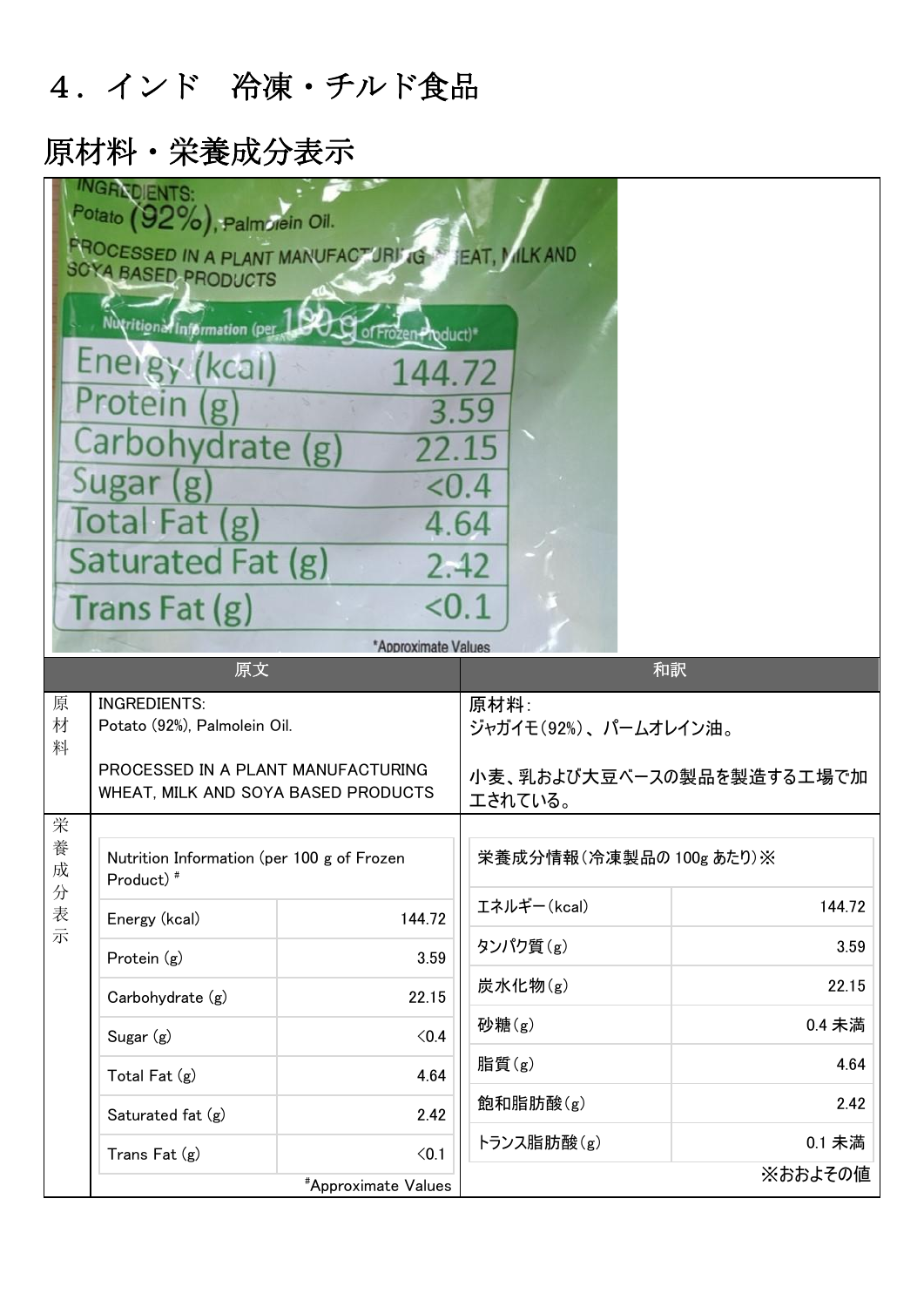5.インド 調味料